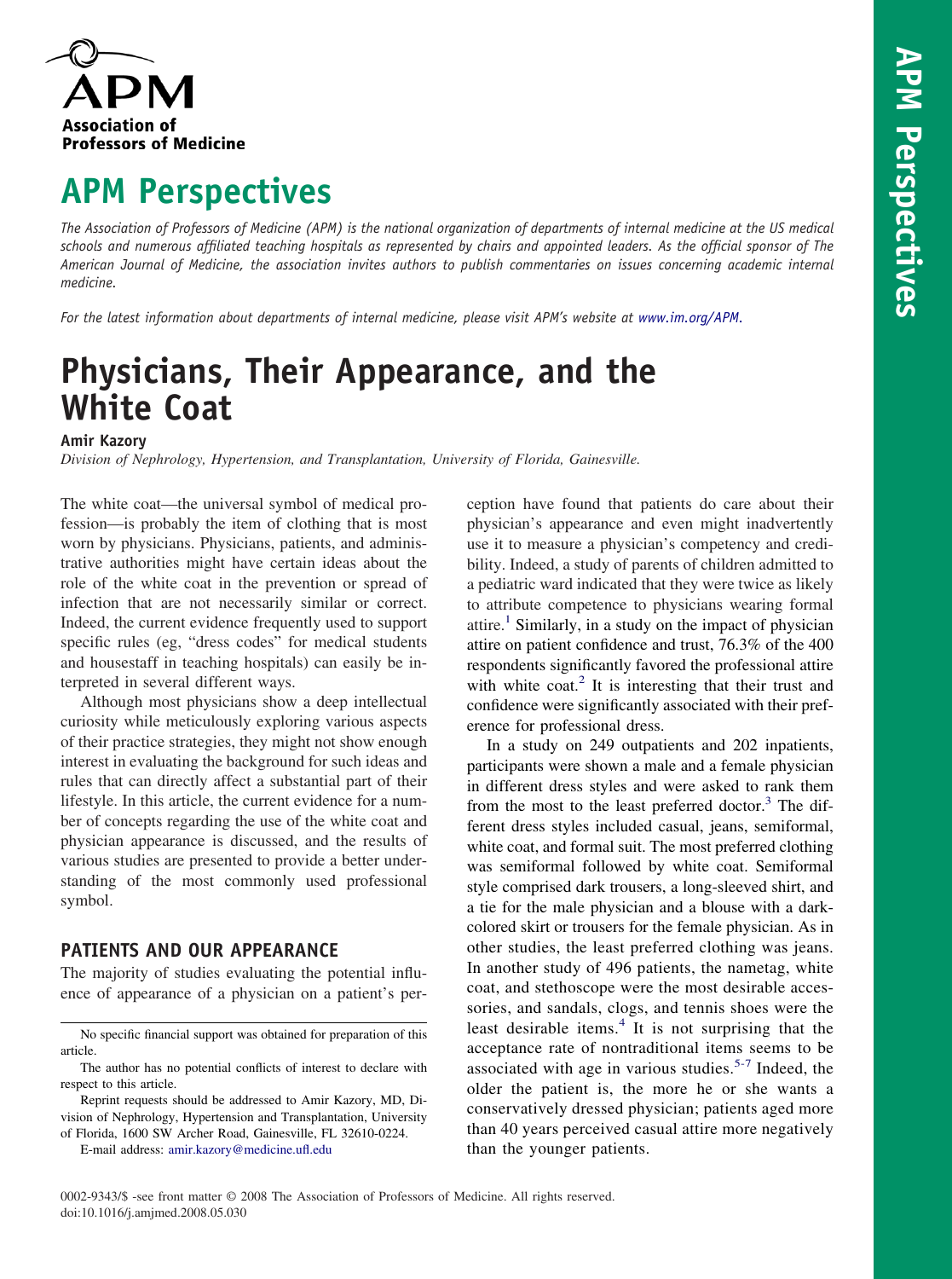### **PEER PERCEPTION**

One study was designed to specifically explore physician opinion on professional appearance.<sup>8</sup> Seventy-seven staff physicians and 35 residents from 2 Midwestern residency programs in the United States participated in this study.

**PERSPECTIVES VIEWPOINTS**

stethoscope.

of more casual attire.

● Approval ratings among patients are highest for physicians who wear semiformal clothing and a white coat with a

● The acceptance rate of nontraditional attire seems to be associated with age among patients and physicians; younger individuals are more accepting

● Physicians have many options to weigh when considering whether to wear a white coat, including professionalism, spread of diseases, and functionality.

Most participants gave positive responses to traditional attire, such as the white coat and name tag, and shirt and tie. Negative responses were associated with casual items such as sandals and sports shoes, with the least favorable again being jeans. The older physicians favored a more traditional appearance than did younger doctors, which was similar to patients' opinions.

In a more recent study on 432 medical school faculty physicians at Vanderbilt University, the participants were asked about appropriateness of various body piercings for medical students and physicians.<sup>[7](#page-3-0)</sup>

Of these, 9 physicians (2.1%) had a tattoo themselves, and 24 physicians (5.6%) stated that they had had a nontraditional body piercing at some point in their life. Overall, the participants thought that the various piercings were inappropriate attire. In addition, a large proportion of them indicated that it would bother them to work in a clinical setting with a physician or medical student with a body piercing.

It is noteworthy that in some of these studies, patients had a more relaxed attitude toward the appearance of their physicians than the physicians themselves.<sup>[8](#page-3-0)</sup> It is interesting that the desire for more conservative apparel is age related in both patients and physicians. Because many individuals become more conservative in many aspects of life with age, this trend can be a simple reflection of a general behavioral shift associated with aging rather than a specific phenomenon related to a physician's appearance.

## **THE WHITE COAT AS A NECESSITY**

Although the white coat, along with the stethoscope, remains the universal symbol of the medical profession, it is not the most commonly used item by physicians anymore. Indeed, its popularity has significantly decreased over time. In 1991, more than 70% of hospital doctors and medical students wore a white coat for more than 75% of the time, $9$  whereas a study in 2004 shows only 13% of physicians chose to wear a white coat.<sup>5</sup> Infection risk,

discomfort, and interference in the physician–patient relationship were among the main reasons stated for the decreased use of the white coat.<sup>5</sup>

Although the popularity of the white coat may have declined considerably among physicians, it is still desired

by many patients. Fifty-six percent of patients favored doctors wearing a white coat,<sup>5</sup> similar to a study on  $168$ patients from 3 teaching family medicine clinics in Israel, in which 52% of the patients preferred a physician in a white coat.<sup>6</sup> Once ranked, the white coat has been reported to be the second most desired characteristic of a physician only after the nametag or semiformal attire.

Therefore, it seems that a discrepancy might exist between physician and patient attitudes toward wearing a white coat. Although it is difficult to identify the exact reasons for this phenomenon, it is possible that knowledge and education about infection risk are at least partially responsible.

## **THE REASONS (NOT) TO WEAR A WHITE COAT**

The original reason why physicians chose to wear a white laboratory coat in the late 19th century could have been to help produce a sense of scientific validity for their medical practice while at the same time representing cleanliness and purity. Physicians today, however, might have different reasons to wear white coats. A total of 294 medical students and physicians in London were asked why they wear a white coat and scored those reasons on the basis of their personal priorities.<sup>[9](#page-3-0)</sup> The most common reason cited for wearing a white coat was for easy recognition by colleagues and patients (25%), followed by the need for carrying medical items (23%) and keeping underlying clothes clean (15%). Not all physicians choose to wear a white coat. In fact, 29% of the study population did not wear a white coat at all; 82% of them were working in psychiatry or pediatrics. For one half of this group, the reason for not wearing a white coat was to avoid its potential negative impact on the rapport with patients. A few senior physicians (consultants) stated that they did not wear a white coat to distinguish themselves from more junior faculty.

### **WHITE COAT AND INFECTION: A PARADOX?**

The opinion of patients and physicians on the role of a white coat regarding transmission of infection seems to be different. In a study on 276 patients and 86 physi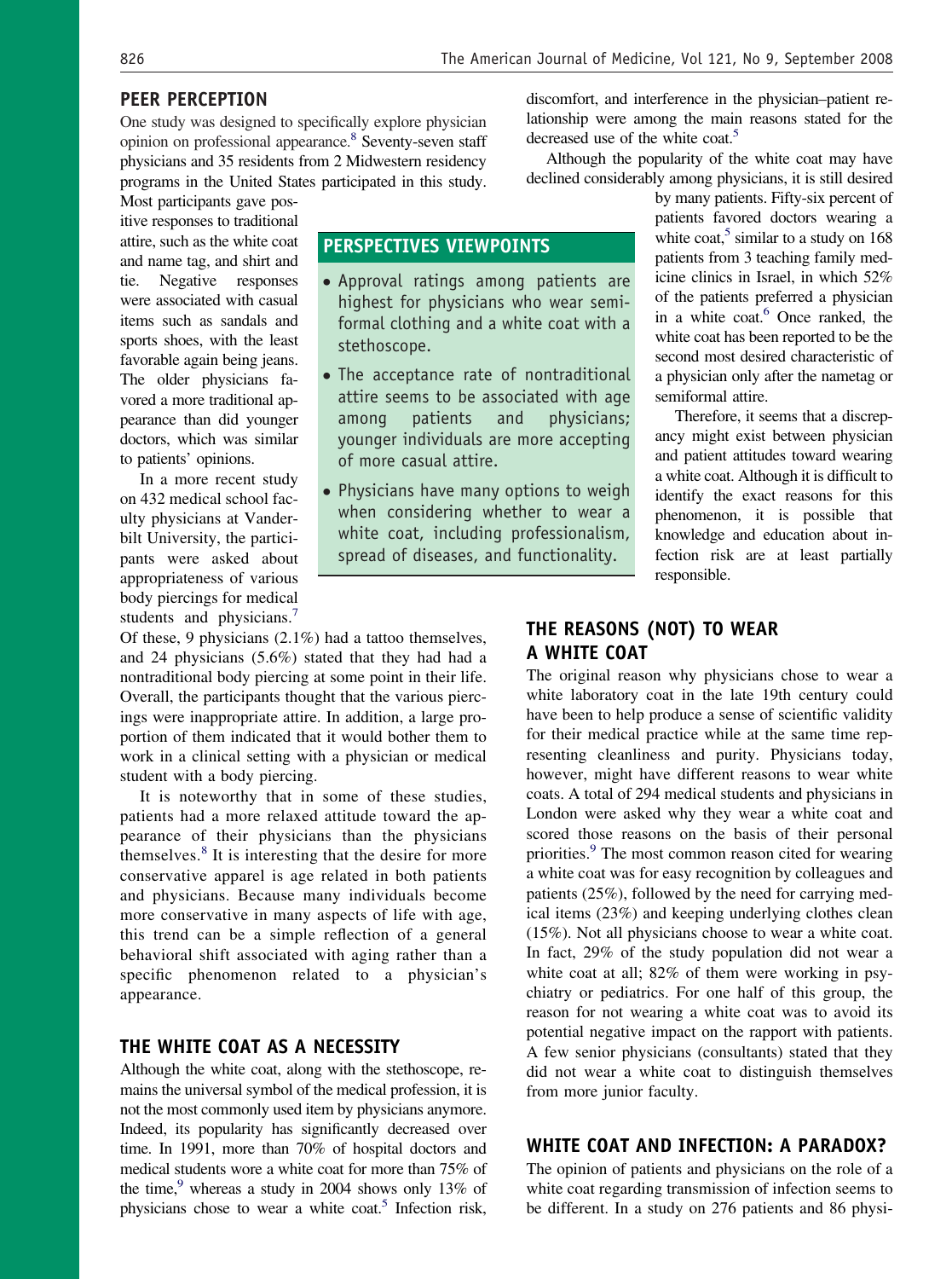cians, 154 patients (56%) thought doctors should wear a white coat.<sup>[5](#page-3-0)</sup> When asked for the reason, 18 of these patients cited prevention of infection, whereas 70% of physicians who thought white coats should not be worn believed that white coats transmitted hospital-acquired infection. Does a white coat indeed prevent or spread the infection? In another study at the East Birmingham Hospital, *Staphylococcus aureus* was isolated from up to  $25\%$  of white coats,<sup>[10](#page-3-0)</sup> implying the possibility of transmitting the infection. Although studies have documented microbial contamination of physicians' white coats, suggesting a potential risk,  $11,12$  it is not clear whether they actually increase the risk of hospitalacquired infection. Research shows a plateau effect: A steady state of maximal biologic contamination was reached within the first week of use and did not change significantly thereafter.<sup>[10](#page-3-0)</sup> In addition, microbial colonization of white coats or other clothing items, such as ties, is not necessarily synonymous to an ability to spread the infection. The absence of a well-matched control population (ie, physicians not wearing white coats, with their stethoscopes often hanging around their necks, while examining a similar patient population) makes it difficult to make a conclusion on the potential role of white coats in increasing the risk of infection.

In addition to white coats, neckties have also been implicated in the spread of nosocomial infections.<sup>[13](#page-3-0)</sup> Ties can be colonized with potentially dangerous germs, including methicillin-resistant *S. aureus,* with the theoretic possibility of cross-infection.<sup>[14](#page-3-0)</sup> It is noteworthy that, unlike other items of clothing, physicians rarely wash their ties,  $15$  which might be one of the main reasons why many health care providers in the field of infectious diseases support the idea of not wearing a necktie during a care activity that involves direct con-tact with patients.<sup>[16](#page-3-0)</sup> It has also been suggested that the tie be firmly clipped to the shirt to prevent it from contact with patients, thus decreasing the risk of contamination. One could expect that wearing bow ties instead of traditional ties would be associated with lower rate of infection. However, a multicenter randomized controlled trial failed to show any sustained difference between necktie and bow tie contamination rates.<sup>17</sup>

## **THE WHITE COAT'S WEIGHT**

One of the reasons cited by physicians for wearing a white coat is to carry essential items. $9$  As training and practice progress, the information included in the pocket reference books is gradually transferred to memory. To transform this phenomenon into a quantifiable measure, the weight of the white coat (which obviously includes whatever is in the pockets) can be taken as a surrogate marker for needing the handy information and quick references. It is expected then, with progress in seniority and knowledge, that the physician's white coat would decrease in weight.

A random measurement was taken of the weight of white coats of 49 physicians working in a teaching hospital in Edinburgh. $18$  This group of physicians included various ranks: junior house officer, senior house officer, registrar, senior registrar, and consultant. The control (empty) white coat weighed 0.6 kg, whereas the average weight of the white coats in this study was 1.39 kg for male physicians and 1.69 kg for female physicians. In multiple regression analysis, there was a significant association between increasing seniority and reduction in coat weight  $(P = .0002)$ . Indeed, it is conceivable that with increasing seniority, knowledge, and self-confidence, the need for carrying educational tools would decrease. However, whether this difference among senior and junior medical staff can be explained only by items such as pocket reference books cannot be addressed by the above-mentioned study.

#### **THE WHITE COAT'S CONTENT**

Traditionally, white coats have big pockets that allow physicians to easily carry their necessary items. Junior medical staff members carry relatively heavy coats that "lighten" over time. It would be interesting now to see what items are so necessary among these young physicians that they are considered worth carrying all day. In a study at a university hospital in Philadelphia, 70 students, interns, residents, fellows, and faculty members were asked to empty their pockets and list the contents.[19](#page-3-0) As expected, the most common items were medical equipment (eg, stethoscope) carried by 97% of the study population, followed by pocket manuals and work notes ("to do" lists). Surprisingly, 92% of the fellows and faculty members carried pocket manuals in their pockets, a number similar to interns and residents (90% and 93%, respectively). One potential reason for this unexpected result is the small number of subgroups in this study (13 students and 13 fellows and faculty members), which may have adversely affected the results.

# **THE INTERFACE OF ADMINISTRATIVE AUTHORITIES AND MEDICAL PROFESSIONALS**

Many physicians, especially those in training, remember receiving an orientation package at the beginning of their employment that included a detailed institutional "dress code" preceded commonly by a semi-generic statement, such as: "The purpose of this dress code is not to inhibit personal freedom, but to acknowledge the unique role that physicians play in patient care." These dress codes, mostly generated by administrative authorities, commonly emphasize the importance of wearing a white coat for physicians at all times when interacting with patients. These cases often "pick up" the results of some of the aforementioned studies in a selective manner to back up their own standpoints and rules. How